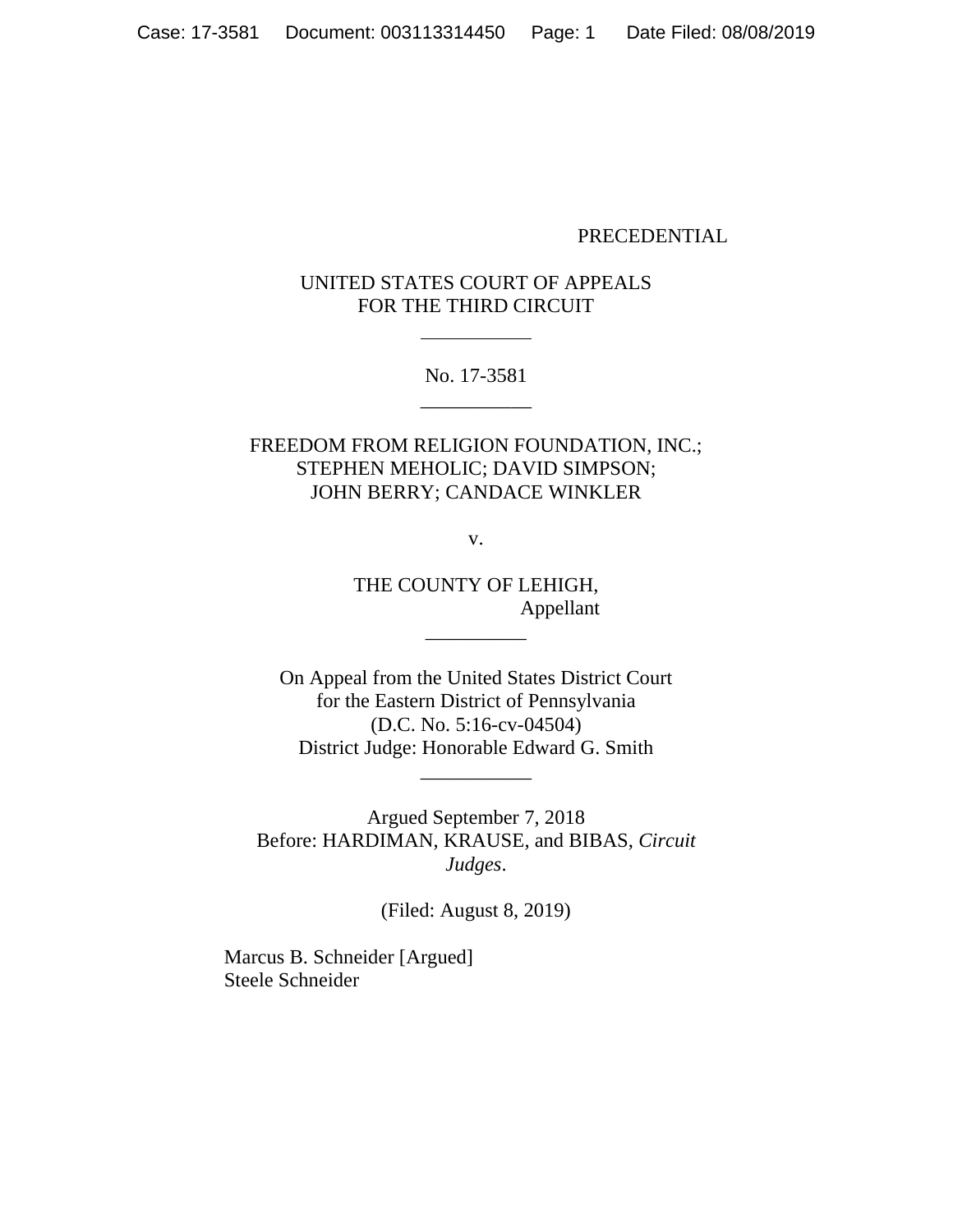428 Forbes Avenue, Suite 700 Pittsburgh, PA 15219 *Attorneys for all Plaintiff-Appellees*

Patrick C. Elliott Freedom from Religion Foundation 10 North Henry Street Madison, WI 53703 *Attorney for individual Plaintiff-Appellees*

Eric S. Baxter [Argued] Joseph C. Davis Diana M. Verm The Becket Fund for Religious Liberty 1200 New Hampshire Ave. NW, Suite 700 Washington, DC 20036

Thomas M. Caffrey P.O. Box A Copley, PA 18037 *Attorneys for Defendant-Appellant*

Richard B. Katskee Americans United for Separation of Church & State 1310 L Street, NW, Suite 200 Washington, DC 20005 *Attorney for Amici Religious and Civil-Liberties Organizations in Support of Appellees*

David A. Cortman Alliance Defending Freedom 15100 N. 90th Street Scottsdale, AZ 85260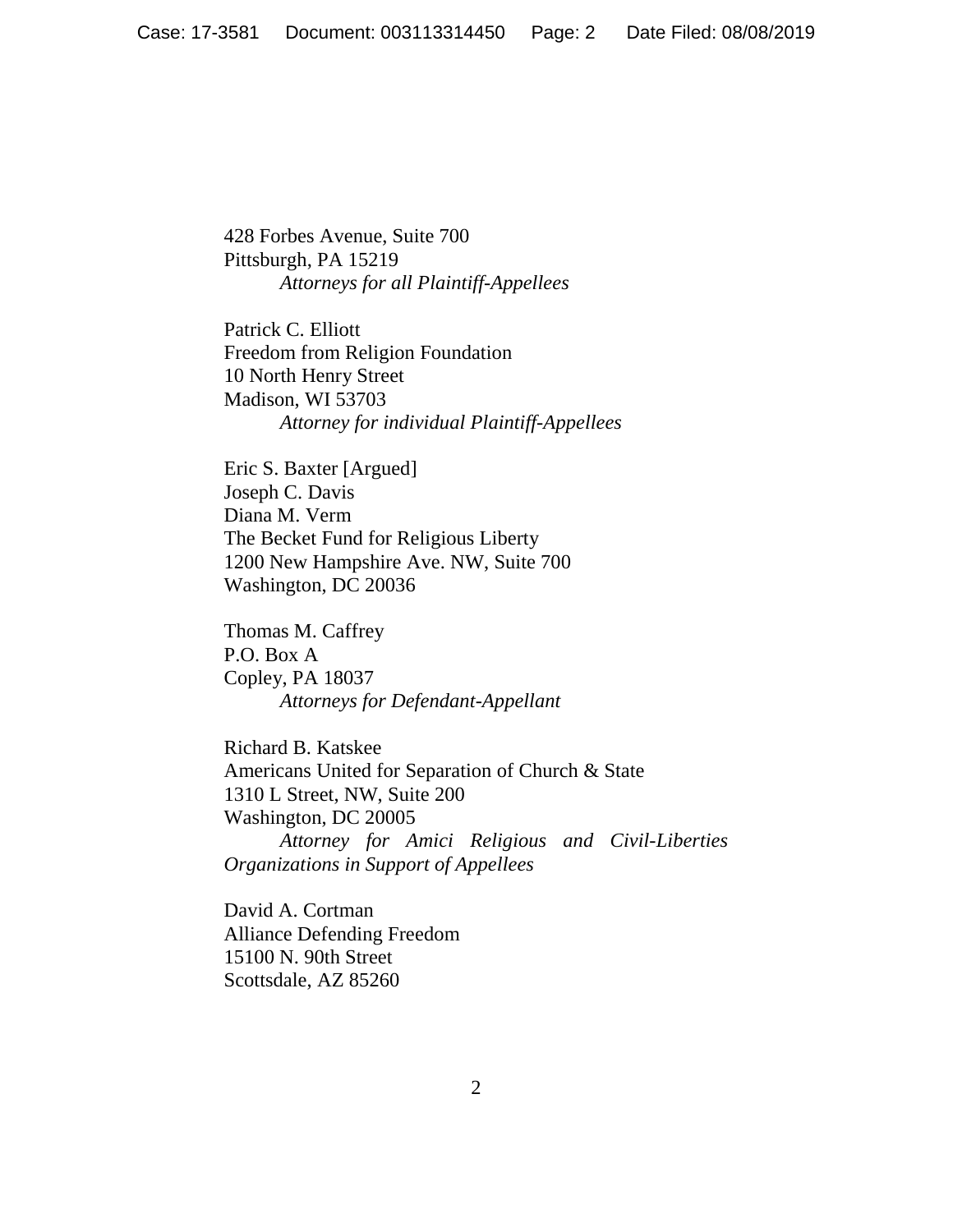Samuel S. Sadeghi Morgan Lewis & Bockius 600 Anton Boulevard Suite 1800 Costa Mesa, CA 92626

Jonathan A. Scruggs Kristen K. Waggoner Alliance Defending Freedom 15100 North 90th Street Scottsdale, AZ 85260 *Attorneys for Amicus Alliance Defending Freedom in Support of Appellant*

Michael D. Berry First Liberty Institute 2001 West Plano Parkway, Suite 1600 Plano, TX 75075 *Attorney for Amicus First Liberty Institute in Support of Appellant*

Gregory Dolin University of Baltimore School of Law 1420 North Charles Street Baltimore, MD 21201 *Attorney for Amicus Jews for Religious Liberty in Support of Appellant*

Gregory L. Chafuen Weil Gotshal & Manges 2001 M Street, N.W. Suite 600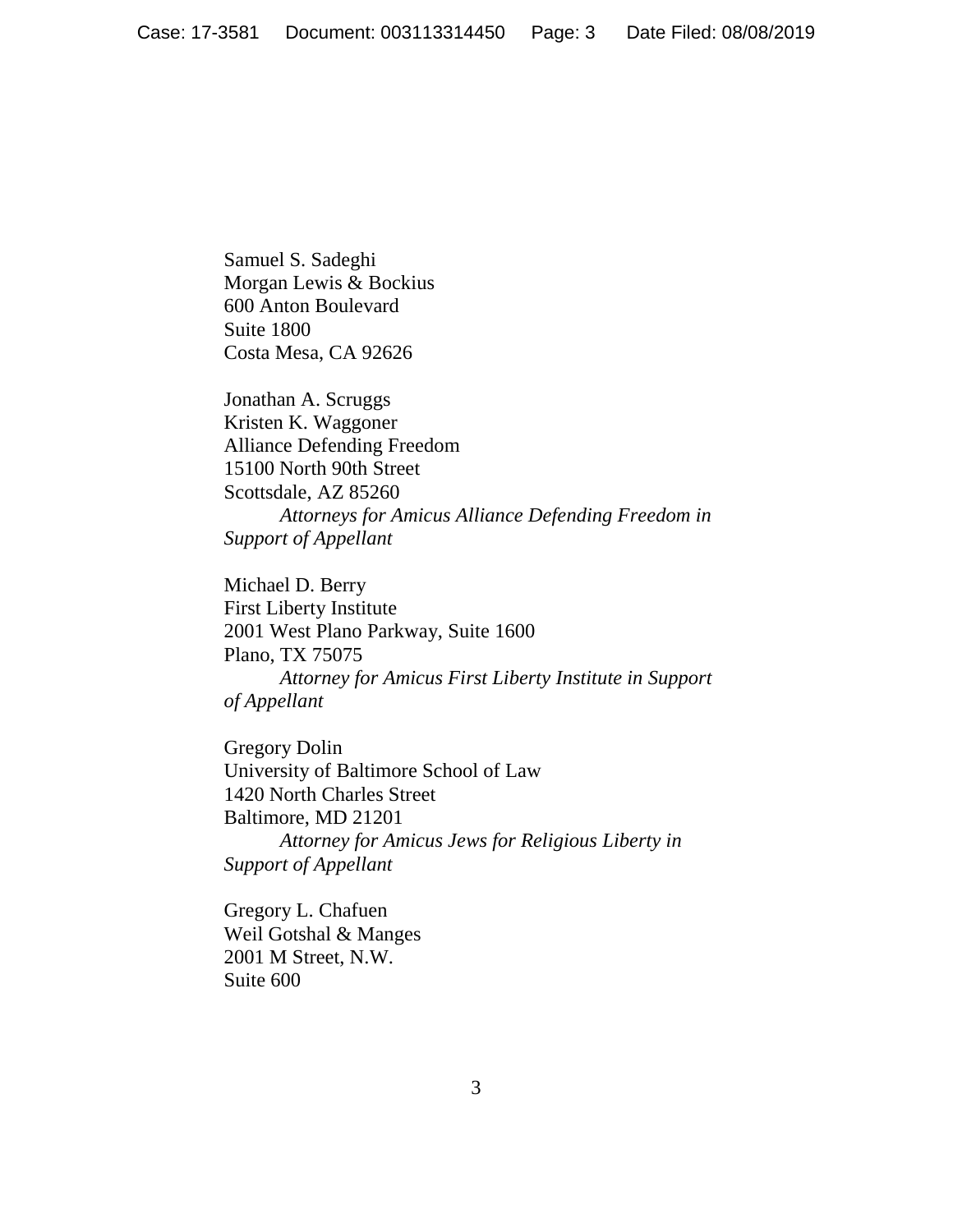Washington, DC 20036

Thomas R. Guy Weil Gotshal & Manges 200 Crescent Court, Suite 300 Dallas, TX 75201

Randall L. Wenger Independence Law Center 23 North Front Street Harrisburg, PA 17101

*Attorneys for Amici States of Alabama, Arizona, Arkansas, Colorado, Indiana, Kansas, Louisiana, Missouri, Nebraska, Ohio, Oklahoma, South Carolina, Texas, Utah, and West Virginia in Support of Appellant*

### OPINION OF THE COURT

HARDIMAN, *Circuit Judge*.

For almost 75 years, the official seal of Lehigh County, Pennsylvania has included a Latin cross surrounded by nearly a dozen secular symbols of historical, patriotic, cultural, and economic significance to the community. The question presented is whether that seal violates the Establishment Clause of the First Amendment to the United States Constitution. Consistent with the Supreme Court's recent decision in *American Legion v. American Humanist Association*, 139 S. Ct. 2067 (2019), we hold it does not.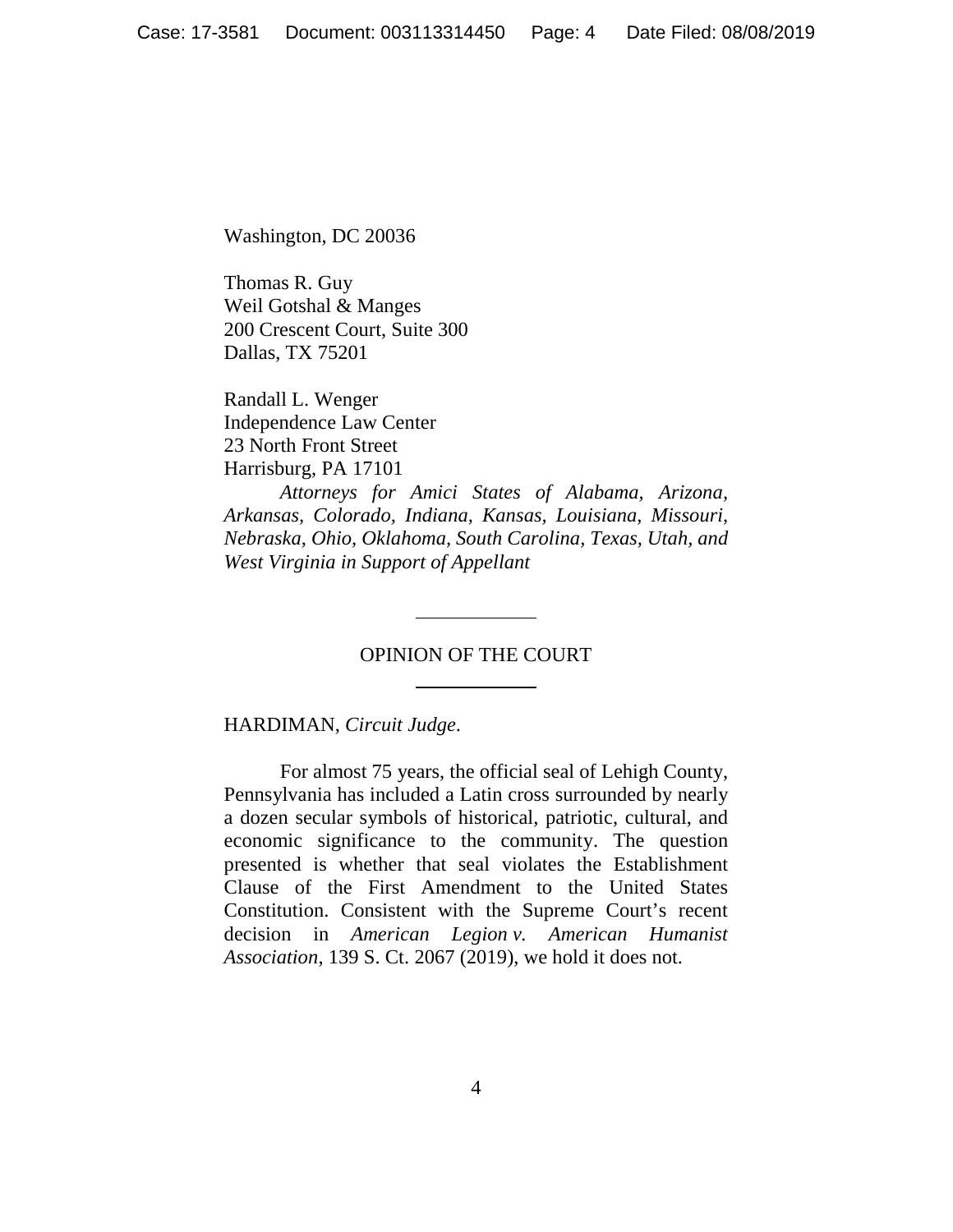I

In December 1944, the Lehigh County Board of Commissioners unanimously adopted the seal at issue and agreed to purchase a flag depicting it. Although the record contains no evidence of the three Commissioners' contemporaneous understandings of the imagery used in the seal, Commissioner Harry D. Hertzog, who designed and voted for the seal, explained two years later: "in center of Shield appears the huge cross in canary-yellow signifying Christianity and the God-fearing people which are the foundation and backbone of our County." App. 99. This appears to be the only available explanation of the cross's initial inclusion in the seal. The cross is partially obscured by a depiction of the Lehigh County Courthouse and surrounded by many other symbols representing the County's history, patriotism, culture, and economy. <sup>1</sup> *See infra* Appendix A.

The seal appears on County-owned property and on various government documents, as well as on the County's website, so Lehigh County residents encounter it regularly. The Freedom from Religion Foundation (FFRF) wrote to the County in November 2014 to complain about the seal and

<sup>&</sup>lt;sup>1</sup> These include the United States and Pennsylvania flags, a red heart representing the County Seat of Allentown, a map of the County's boundaries, two books and the lamp of learning representing education, red bunting representing the clothing manufacturing industry, the Liberty Bell, a bison head representing the County Preserve and its protected hoofed animals, industrial buildings representing the County's cement and other industries, and grain silos and a cow representing agriculture. *See infra* Appendix A.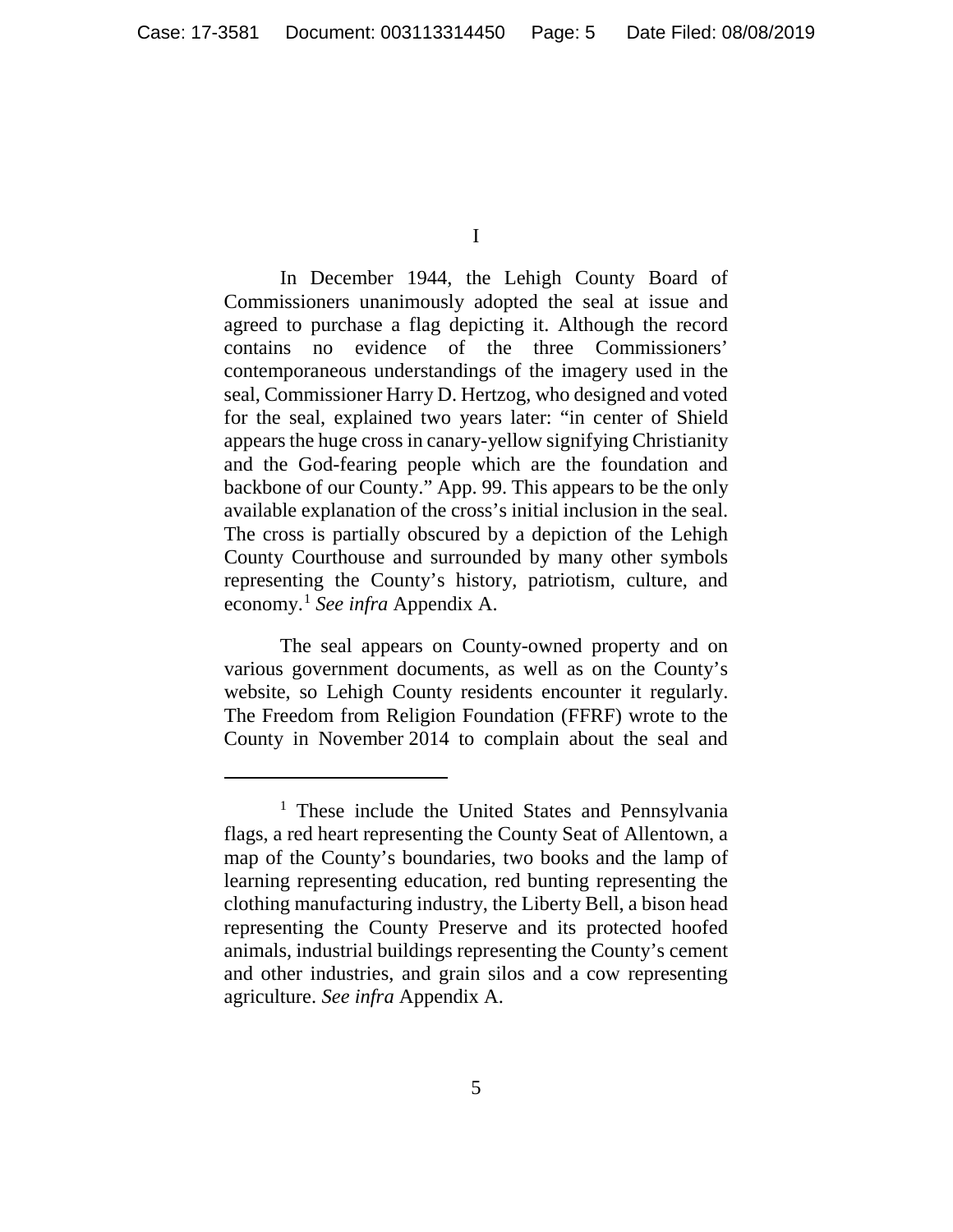request its use be discontinued—the first such complaint in the seal's history. After a series of meetings and attempts to gather information about the seal, the Board of Commissioners voted unanimously to retain the seal in March 2015. Responding to FFRF by letter, the County stated the cross's "presence . . . on the seal among all the other items of historical significance has the secular purpose of recognizing the history of the County" and "honor[s] the original settlers of Lehigh County who were Christian." App. 310. The present-day Board did not know why the 1944 Commissioners decided to include the cross, and interpreted Hertzog's 1946 statement to mean the cross—like other symbols on the seal—represented "elements that were important to the early settlers" of Lehigh County. App. 266– 67.

FFRF and four of its members who reside in Lehigh County filed this lawsuit in 2016. After both parties moved for summary judgment, the District Court denied the County's motion and granted FFRF's. It found the seal unconstitutional under the *Lemon* test as modified by the endorsement test, after asking whether the cross lacked a secular purpose and whether a reasonable observer would perceive it as an endorsement of religion. *Freedom from Religion Found., Inc. v. Cty. of Lehigh*, 2017 WL 4310247, at \*9–10 (E.D. Pa. Sept. 28, 2017) (citing *Lemon v. Kurtzman*, 403 U.S. 602 (1971)). The District Court explained in dicta that although FFRF's claim would fail under the Establishment Clause as originally understood, the Court was obliged to apply the *Lemon*-endorsement test despite its shortcomings. The County timely appealed, but after oral argument we held the case pending resolution of *American Legion* and then asked the parties to provide supplemental briefing based on that decision. We now hold that *Lemon* does not apply to "religious references or imagery in public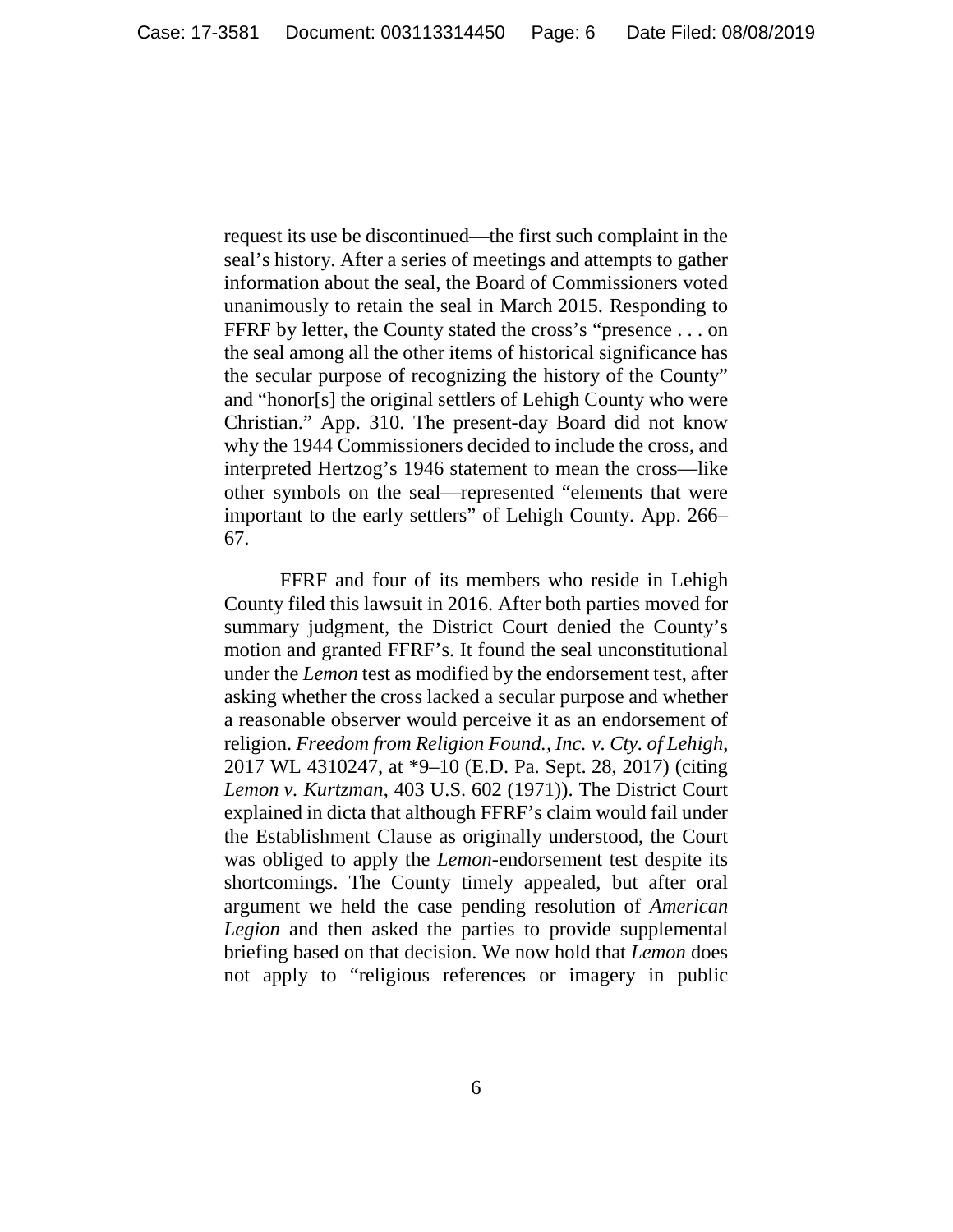monuments, symbols, mottos, displays, and ceremonies" like the seal. 139 S. Ct. at 2081 n.16 (plurality opinion). As the Supreme Court held in *American Legion*, such longstanding symbols benefit from "a strong presumption of constitutionality." *Id.* at 2085. And because the thin record in this case does not overcome that presumption, we will reverse the District Court's order.

#### II

The District Court had jurisdiction under 28 U.S.C. § 1331. We have jurisdiction over this timely appeal under 28 U.S.C. § 1291. We review a party's standing to sue de novo. *Blunt v. Lower Merion Sch. Dist.*, 767 F.3d 247, 266 (3d Cir. 2014). The same is true of our review of the District Court's summary judgment. *Id.* at 265.

#### III

In the Establishment Clause context, "a community member . . . may establish standing by showing direct, unwelcome contact" with a government display alleged to violate the Constitution. *Freedom from Religion Found., Inc. v. New Kensington Arnold Sch. Dist.*, 832 F.3d 469, 479 (3d Cir. 2016).2 The Supreme Court appears to adhere to this approach,

<sup>2</sup> The County argues *New Kensington* is at odds with *Americans United for Separation of Church & State v. Reagan*, 786 F.2d 194 (3d Cir. 1986), and *Town of Greece v. Galloway*, 572 U.S. 565 (2014). Neither case requires us to reconsider Establishment Clause standing here. The *Reagan* plaintiffs asserted a generalized, stigmatic injury based on diplomatic recognition of the Vatican and related congressional funding,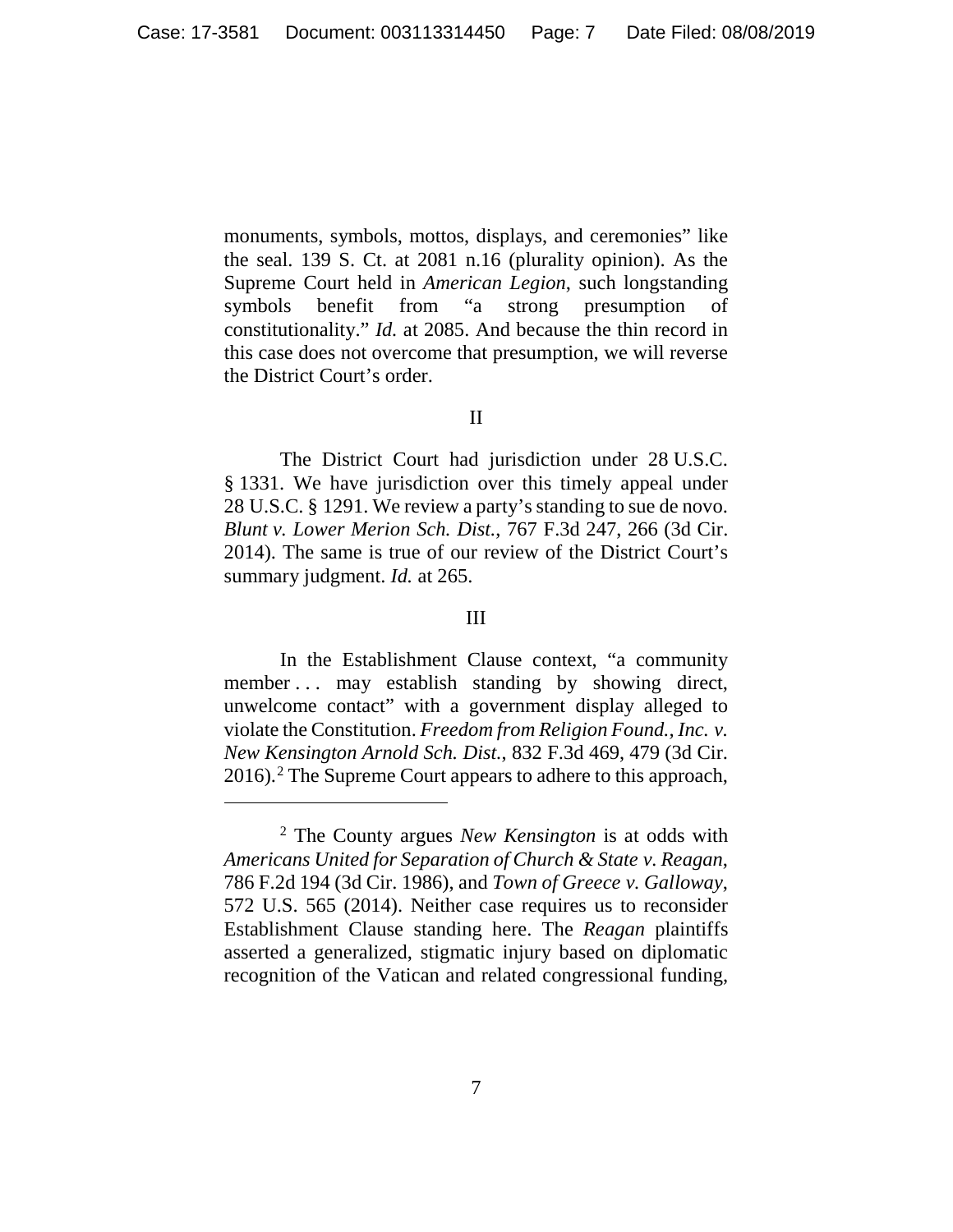resolving many offended-observer standing cases on the merits without addressing standing. *See, e.g.*, *Am. Legion*, 139 S. Ct. at 2090; *McCreary Cty. v. ACLU of Ky.*, 545 U.S. 844 (2005); *Van Orden v. Perry*, 545 U.S. 677 (2005). *But see Steel Co. v. Citizens for a Better Env't*, 523 U.S. 83, 91 (1998) ("[D]riveby jurisdictional rulings of this sort . . . have no precedential effect."). We will not abrogate *New Kensington*'s relaxed standard for Establishment Clause plaintiffs and instead leave it to the Supreme Court—or this Court sitting en banc—to determine whether to discard it.<sup>3</sup>

The County does not dispute that the individual Plaintiffs here have experienced a variety of direct and unwelcome contacts with the seal. For example, Plaintiffs Berry, Meholic, Simpson, and Winkler have encountered the seal as displayed in the County Commissioners' public meeting room, on the County website, in the County Sheriff's Office, on real estate tax bills, when reporting to the County courthouse for jury duty, on County flags placed throughout the County, and on County-owned vehicles. The individual plaintiffs are also residents of the relevant community (Lehigh

as opposed to direct and unwelcome contact. *Reagan*, 786 F.2d at 200–01. And the portions of *Town of Greece* the County cites involve substantive Establishment Clause analysis, not threshold issues of standing.

<sup>3</sup> *See generally Am. Legion*, 139 S. Ct. at 2098–103 (Gorsuch, J., concurring in judgment) (arguing the concept of offended-observer standing is inconsistent with Article III's standing requirements); *City of Edmond v. Robinson*, 517 U.S. 1201, 1201–03 (1996) (Rehnquist, C.J., dissenting from the denial of certiorari) (arguing for the Court to resolve the question of offended-observer standing).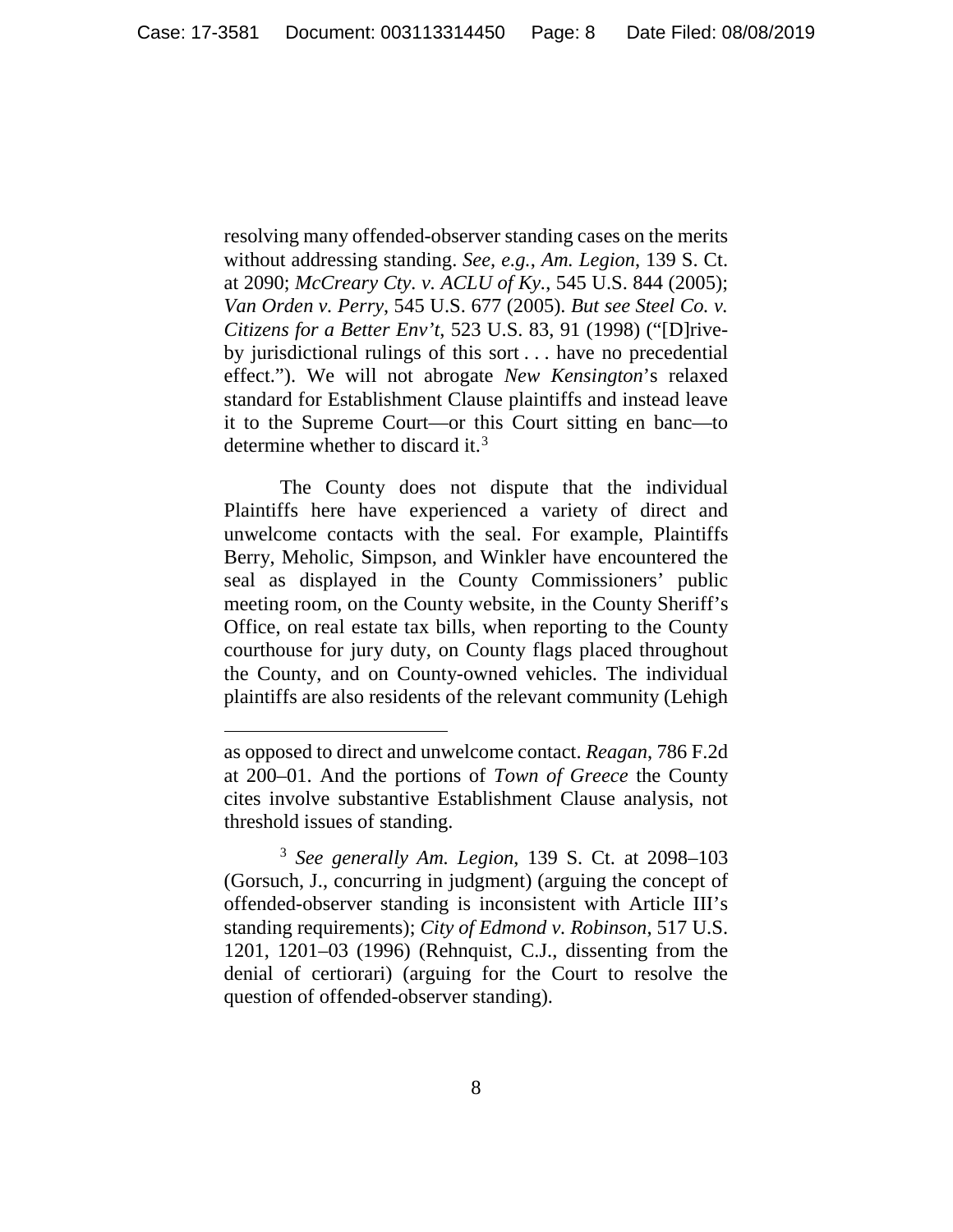County). *See New Kensington*, 832 F.3d at 478. For these reasons, we hold they have standing to challenge the seal under the Establishment Clause.

#### IV

The Establishment Clause precludes Congress from passing any law "respecting an establishment of religion." U.S. CONST. amend. I. The original public understanding of "establishment" informs the Supreme Court's more recent focus on evaluating challenges to government action in the context of historical practices and understandings. *See Am. Legion*, 139 S. Ct. at 2074; *Town of Greece v. Galloway*, 572 U.S. 565, 576–77 (2014); *Van Orden*, 545 U.S. at 682–84 (plurality opinion); *id.* at 702–04 (Breyer, J., concurring in judgment).

Before *American Legion*, the *Lemon*-endorsement test directed courts to divine the intent behind challenged government action or to ascertain the "reasonable observer's" perception of that action.4 That's not to say the test guided the Supreme Court itself. Well before *American Legion*, the Court

<sup>4</sup> *Lemon*'s three prongs are (1) secular legislative purpose, (2) principal or primary effect that neither advances nor inhibits religion, and (3) lack of excessive government entanglement with religion. 403 U.S. at 612–13. The endorsement test modified *Lemon* by asking whether a "reasonable observer familiar with the history and context of the display would perceive the display as a government endorsement of religion." *Modrovich v. Allegheny Cty.*, 385 F.3d 397, 401 (3d Cir. 2004) (citing *Lynch v. Donnelly*, 465 U.S. 668, 687, 692 (1984) (O'Connor, J., concurring)).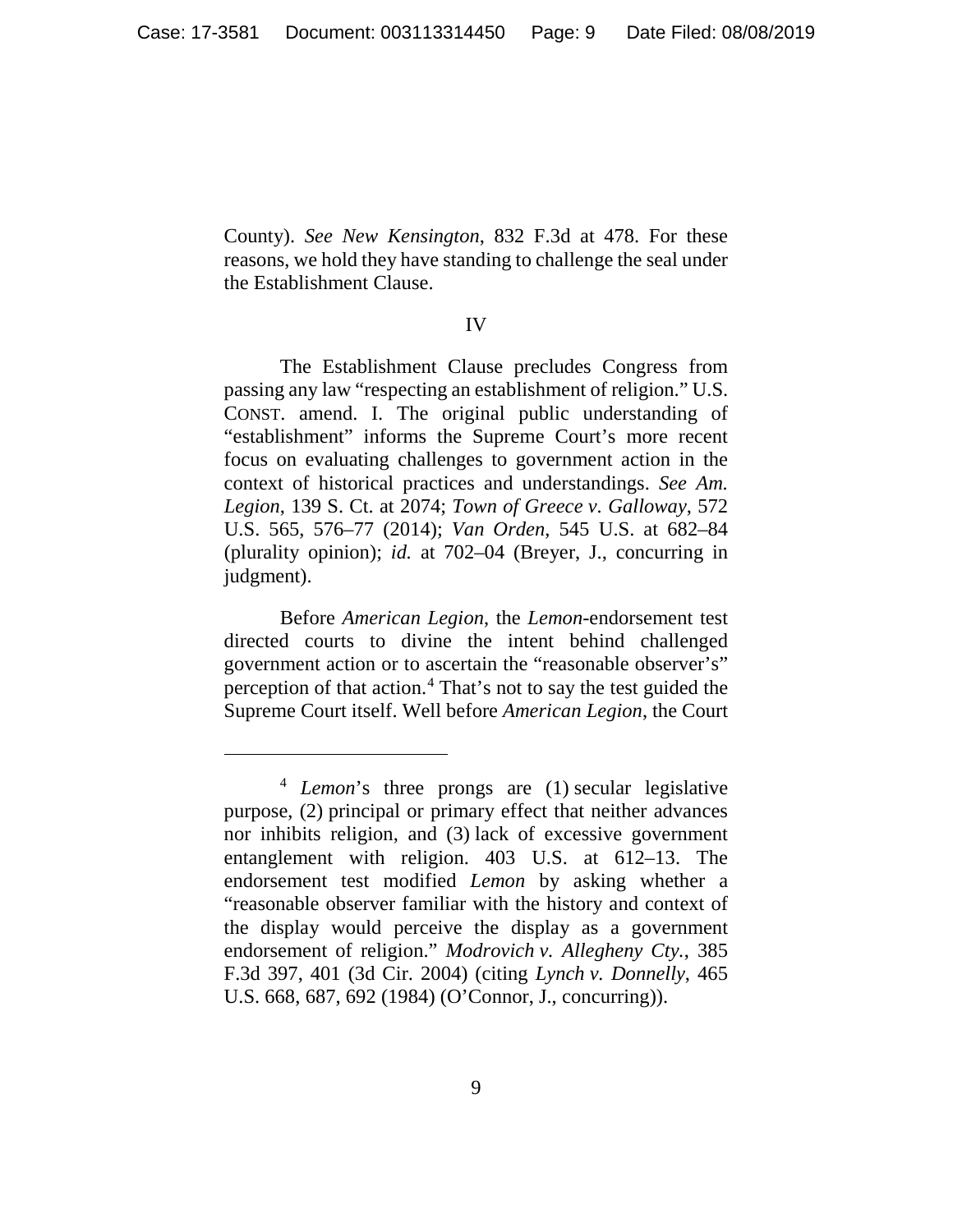and individual Justices repeatedly indicated the test was not binding. *See, e.g.*, *Van Orden*, 545 U.S. at 699–700 (Breyer, J., concurring in judgment) (observing that the Court was unable to adopt a "single mechanical formula that can accurately draw the constitutional line in every case" (citation omitted)); *Lynch v. Donnelly*, 465 U.S. 668, 679 (1984) (eschewing "any single test or criterion in this sensitive area" (citations omitted)); *Hunt v. McNair*, 413 U.S. 734, 741 (1973) (stating *Lemon* provides "no more than helpful signposts"). Sometimes the Court ignored the test altogether. *See, e.g.*, *Town of Greece*, 572 U.S. 565 (omitting any mention of *Lemon*); *Van Orden*, 545 U.S. 677 (no reliance on *Lemon* in either the plurality or Justice Breyer's concurrence); *Utah Highway Patrol Ass'n v. Am. Atheists, Inc.*, 565 U.S. 994 (2011) (Thomas, J., dissenting from the denial of certiorari) (collecting more cases that ignore *Lemon*). Although *American Legion* did not exorcise what Justice Scalia likened to a "ghoul in a late-night horror movie that repeatedly sits up in its grave and shuffles abroad, after being repeatedly killed and buried," *Lamb's Chapel v. Ctr. Moriches Union Free Sch. Dist.*, 508 U.S. 384, 398 (1993) (Scalia, J., concurring), the Court did make clear that the *Lemon*-endorsement framework does not apply to our evaluation of the Lehigh County seal.

*American Legion* confirms that *Lemon* does not apply to "religious references or imagery in public monuments, symbols, mottos, displays, and ceremonies." 139 S. Ct. at 2081–82 & n.16 (plurality opinion); *see also id.* at 2097 (Thomas, J., concurring in judgment) (agreeing that *Lemon* does not apply to such cases); *id.* at 2102 (Gorsuch, J., concurring in judgment) (same). Instead, informed by four considerations, the Court adopted "a strong presumption of constitutionality" for "established, religiously expressive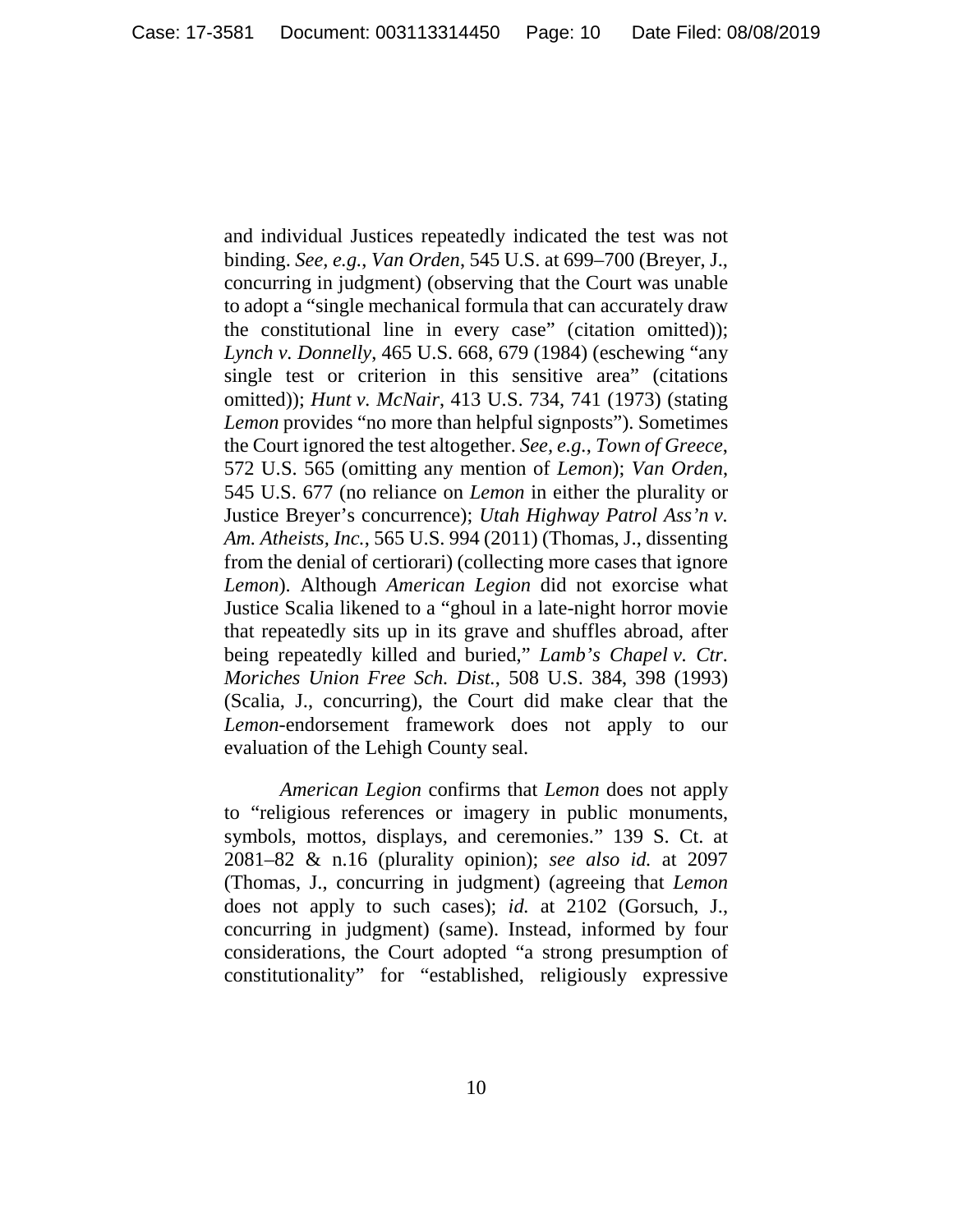monuments, symbols, and practices." *Id.* at 2085. Those considerations include that: (1) identifying such symbols' original purpose or purposes is often difficult; (2) the original purposes may multiply over time, especially through decisions to retain a symbol; (3) the message conveyed by the symbol may change over time; and (4) removing a longstanding symbol imbued with "familiarity and historical significance" may appear hostile to religion. *Id.* at 2082–85. And the only ways the Court suggested challengers might be able to overcome the presumption of constitutionality would be to demonstrate discriminatory intent in the decision to maintain a design or disrespect based on religion in the challenged design itself. *See id.* at 2074, 2089.

In its supplemental brief filed after *American Legion* was decided, FFRF makes two points. It argues that the facts of this case show *American Legion*'s presumption does not apply and, even if it did, the presumption is overcome. Neither argument proves availing.

On the first point, *American Legion* held that the presumption applies to longstanding symbols just like the Lehigh County seal. What's more, the Supreme Court's four considerations for applying a presumption of constitutionality to the Bladensburg Peace Cross apply equally here. For these reasons, we begin our evaluation of the Lehigh County seal with "a strong presumption of constitutionality" for this longstanding symbol. *Id.* at 2085.

And on the second, it's clear on the record in this case that Plaintiffs have not overcome the presumption. The evidence does not show the sort of "discriminatory intent" in maintaining a symbol or "deliberate[] disrespect[]" in a design itself that *American Legion* suggested could overcome the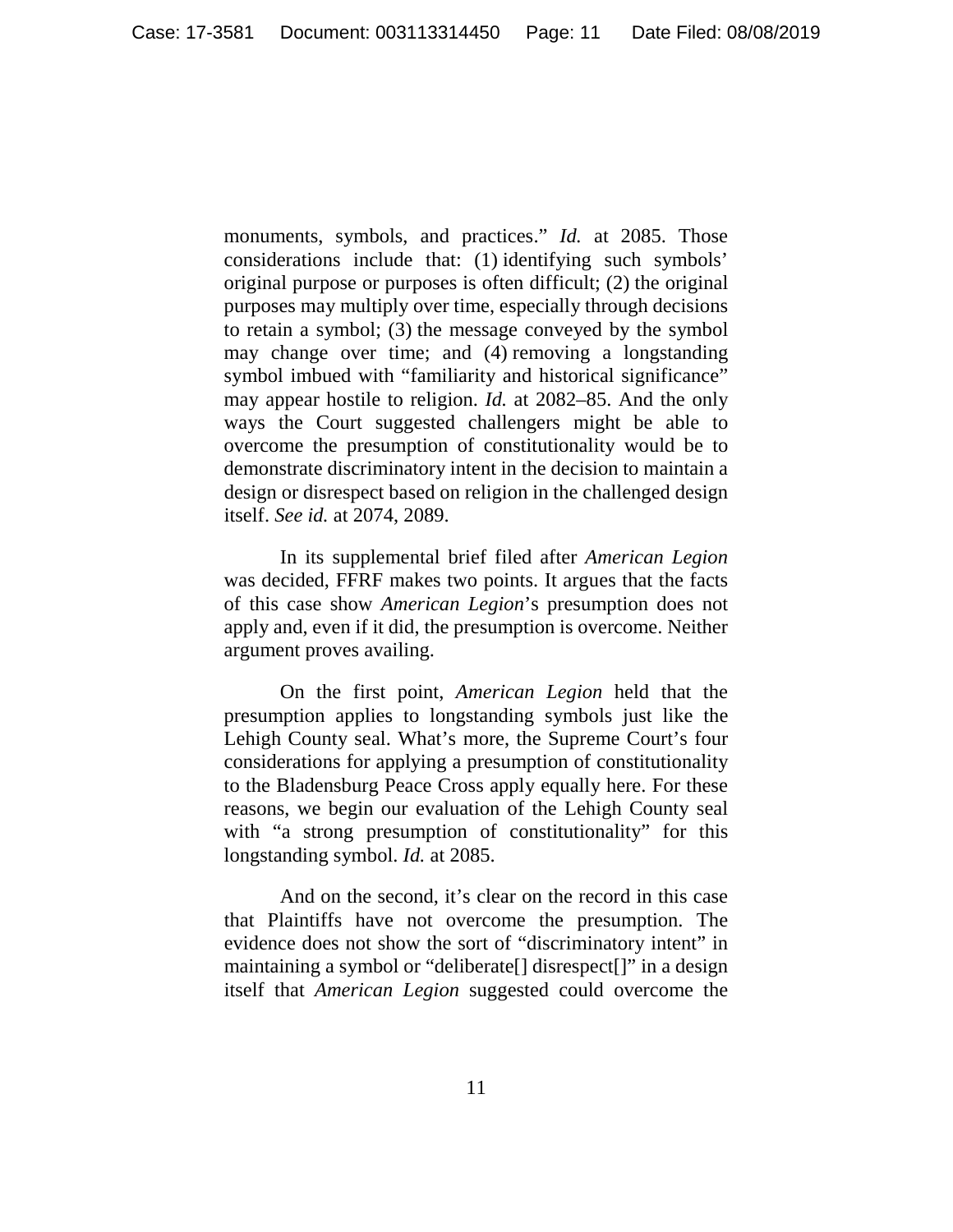presumption. *See id.* at 2074, 2089. So the seal is plainly constitutional under the most recent frameworks the Supreme Court has used to evaluate similar, established government symbols, monuments, and practices with religious elements.<sup>5</sup>

#### A

To begin with, the notion that the presumption of constitutionality does not apply to the Lehigh County seal is a nonstarter. In *American Legion*, the Supreme Court held that the presumption applies to all "established, religiously expressive monuments, symbols, and practices." *Id.* at 2085. Lehigh County's seal checks those boxes. It was adopted almost 75 years ago, so it is established. It depicts a Latin cross, so it is religiously expressive. And it represents the County and its government, so it is a symbol. Satisfying these three

<sup>5</sup> We therefore distinguish this case from our recent Establishment Clause decisions in *Doe v. Indian River School District*, 653 F.3d 256, 282–83 (3d Cir. 2011), and *Stratechuk v. Board of Education, South Orange-Maplewood School District*, 587 F.3d 597, 604–06 (3d Cir. 2009). Both involved the public-school context, not longstanding government symbols, and both predate *American Legion* and *Town of Greece*. We further recognize that *American Legion* abrogates the reasoning (*i.e.*, application of *Lemon*) in both *Modrovich*, 385 F.3d 397, and *Freethought Society of Greater Philadelphia v. Chester County*, 334 F.3d 247 (3d Cir. 2003). Neither case—decided before *American Legion*, *Town of Greece*, and *Van Orden*—binds our decision here because of that intervening Supreme Court precedent. *See In re Krebs*, 527 F.3d 82, 84 (3d Cir. 2008).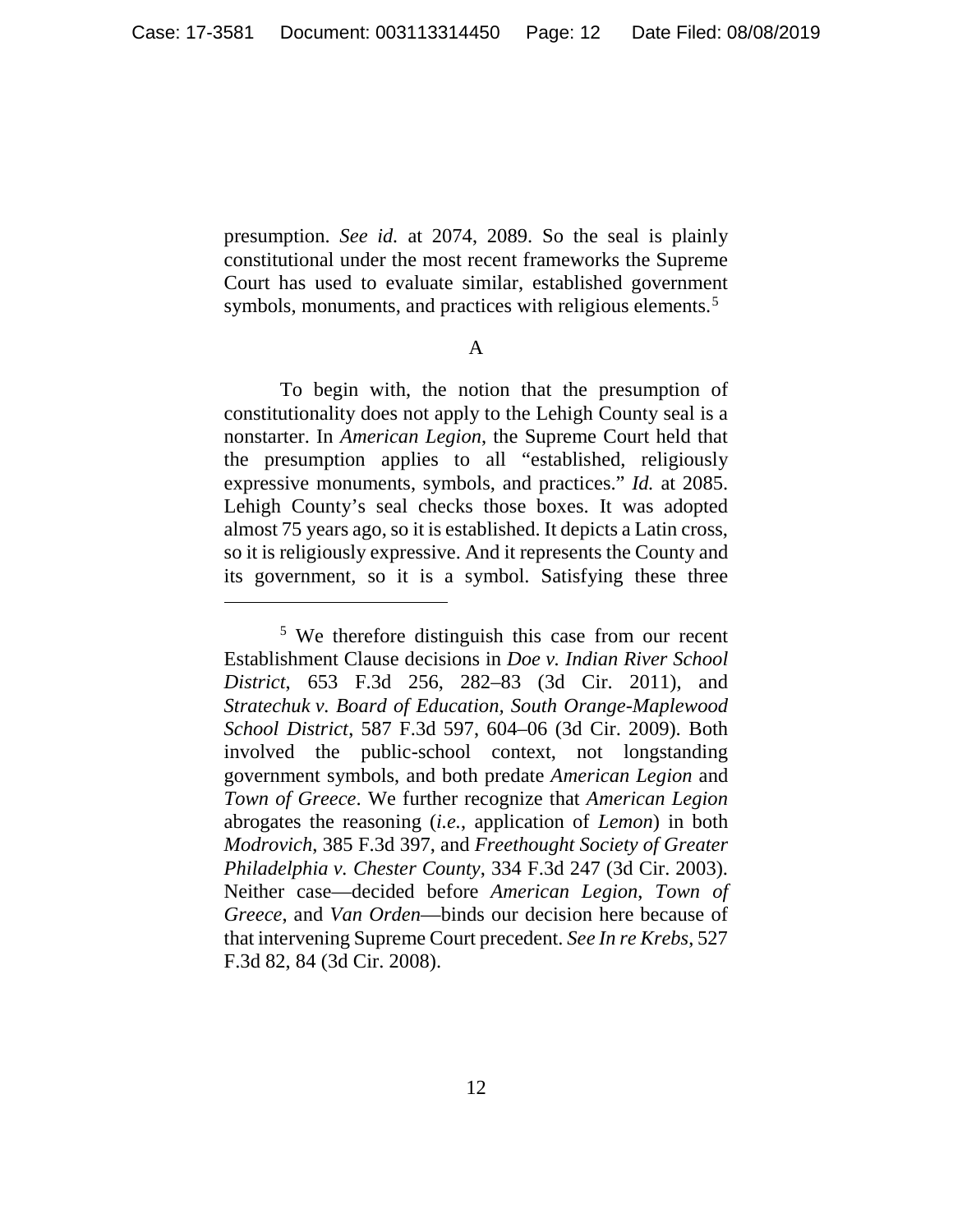conditions triggers the "strong presumption of constitutionality." *Id.*

Moreover, although none is required for the presumption to apply, all four of *American Legion*'s considerations further confirm the presumption's applicability:

*First*, 75 years after the seal's adoption, the only available evidence of original purpose is Commissioner Hertzog's statement made two years after the County adopted the seal. Discerning the actual purpose of the seal's adoption is made more difficult not only by the passage of time, but also because Hertzog was just one of three commissioners. These problems highlight why the Supreme Court in *American Legion* expressed skepticism about the ability of courts to determine the original purposes of longstanding symbols. *See id.* at 2082.

Context also matters. Where a display includes many other monuments or symbols, the undeniably religious symbolism of one monument may take on a "dual significance, partaking of both religion and government." *Van Orden*, 545 U.S. at 691–92 (plurality opinion); *see id.* at 702 (Breyer, J., concurring in judgment); *see also Am. Legion*, 139 S. Ct. at 2077–78, 2089 (finding the Bladensburg Peace Cross's own secular elements and situation among other war memorials provided greater context, even though the closest was 200 feet away).

*Second* and *third*, the seal's original purposes and messages—like those of the Bladensburg Peace Cross—have likely multiplied and changed over time. Courts are not to focus solely on the religious component in challenged government displays; they should consider the overall message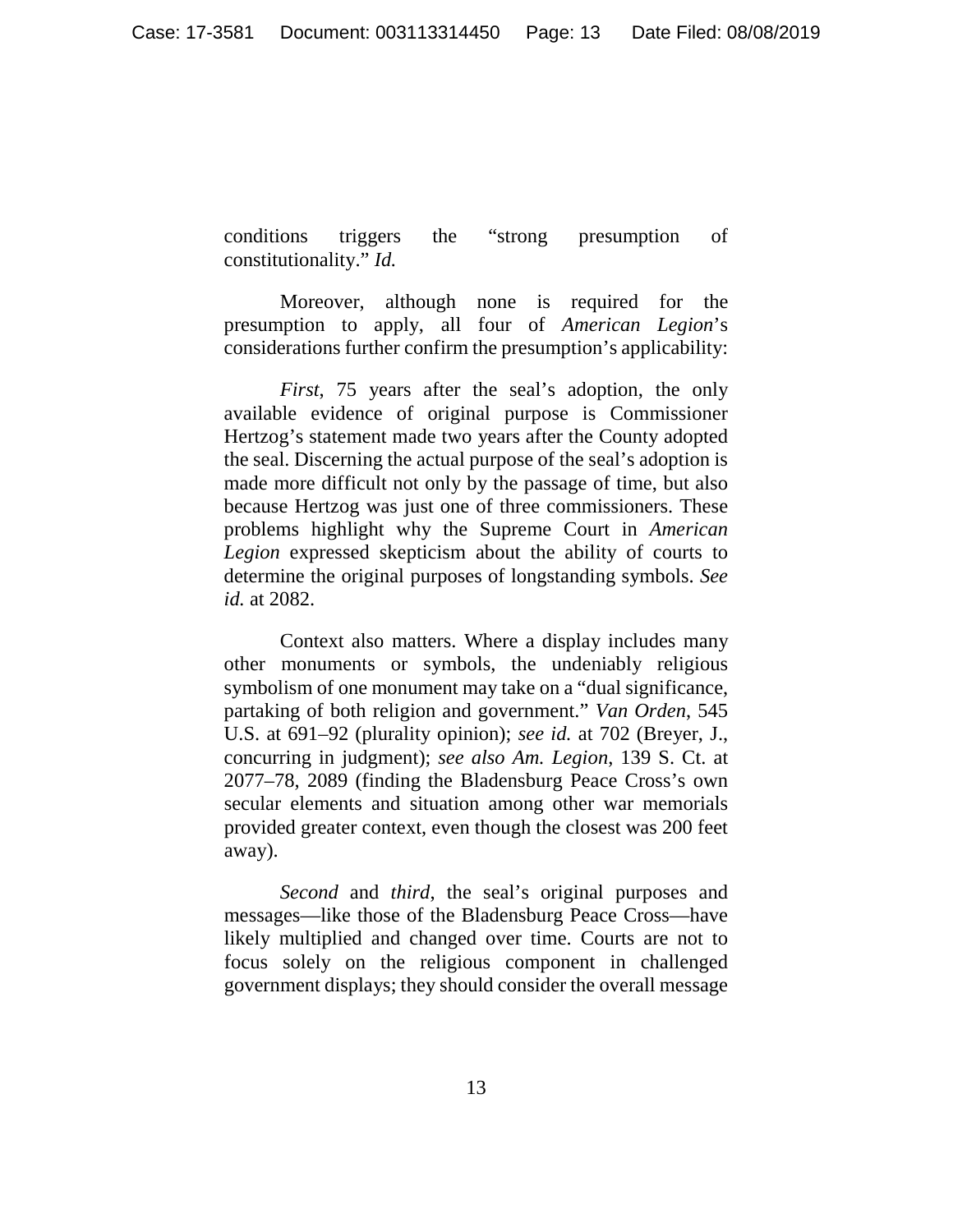conveyed and the broader context in which the display appears. *See Am. Legion*, 139 S. Ct. at 2074–78, 2089–90; *Van Orden*, 545 U.S. at 700 (Breyer, J., concurring in judgment). Religious symbols within such a display "can become embedded features of a community's landscape and identity," valued for more than just "their religious roots." *Am. Legion*, 139 S. Ct. at 2084. "Familiarity itself can become a reason for preservation." *Id.* (citing Maryland's flag, "which has included two crosses since 1904," and religious place names); *see id.* at 2083 ("Even if the original purpose of a monument was infused with religion, the passage of time may obscure that sentiment....  $[A]$ community may preserve such monuments, symbols, and practices for the sake of their historical significance or their place in a common cultural heritage."). And such symbols may speak of the community that adopted them, representing what people "felt at the time and how they chose to express their sentiments," including acknowledgement of "the centrality of faith" to those the symbol represented. *Id.* at 2086, 2089. All this explains why the presumption of constitutionality may control even where there is direct evidence of religious motivation by some officials involved in adopting, designing, and dedicating the symbol. *Cf. id.* at 2076–77 (noting the presence of such historical evidence, but nevertheless rejecting an Establishment Clause challenge). Those purposes may multiply, and those messages may change, over time.

The Latin cross at issue here no doubt carries religious significance. *See id.* at 2093–94 (Kavanaugh, J., concurring). And its designer—who also voted for its adoption as a Commissioner—said that significance motivated him, at least in part, to include it in the County seal. But more than seven decades after its adoption, the seal has become a familiar, embedded feature of Lehigh County, attaining a broader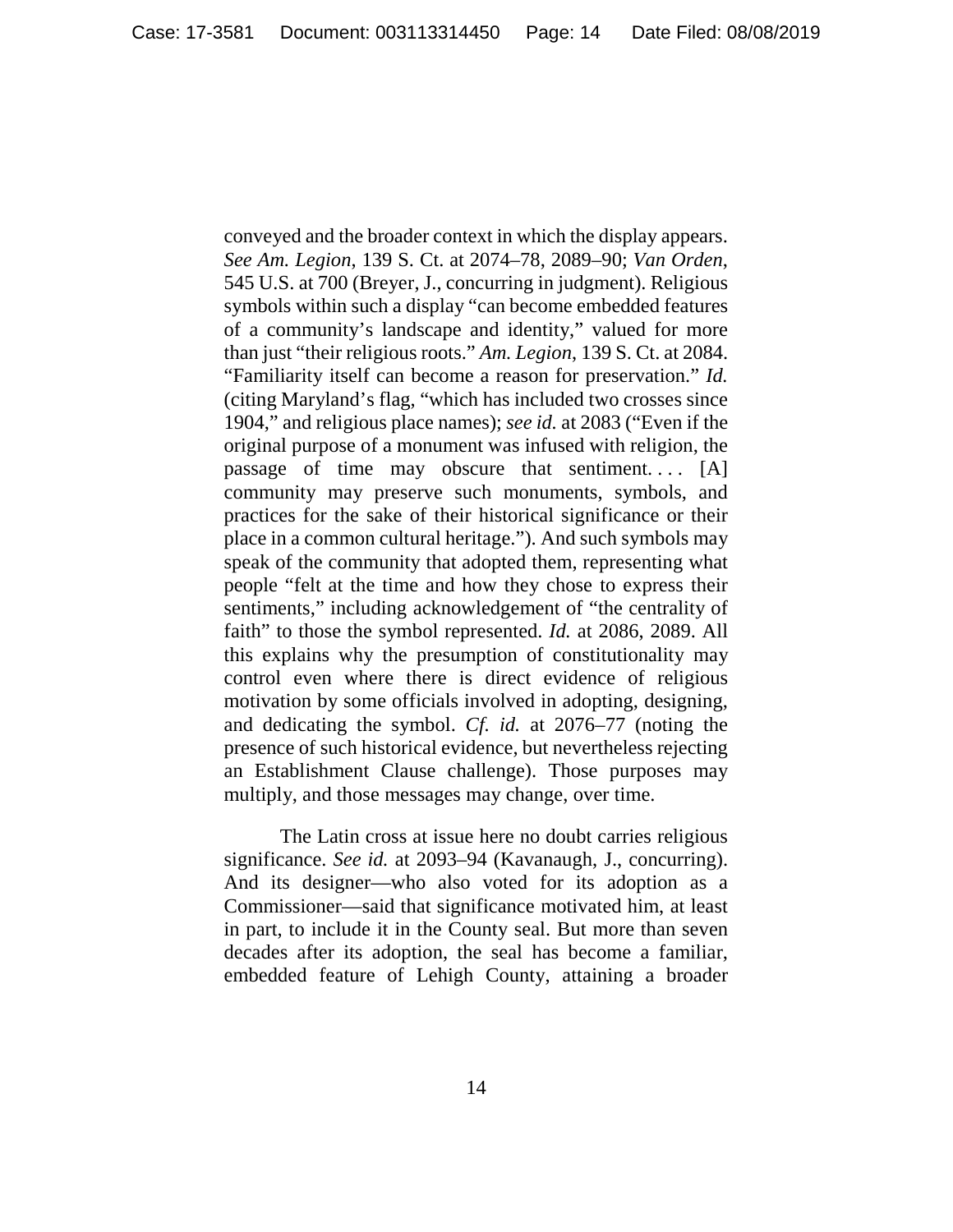meaning than any one of its many symbols. The County recognized this "historical significance" and the seal's representation of "elements that were important to the early settlers" of Lehigh County in its 2015 decision to retain the seal. App. 266–67. The County also noted the cross "honor[s] the original settlers of Lehigh County who were Christian." App. 310. So the seal reflects both what its initial adopters "felt at the time" and what those who retained it believed just a few years ago. *Am. Legion*, 139 S. Ct. at 2089.

Although it's undeniably the focal point of the Lehigh County seal, the Latin cross does not stand alone. *See infra* Appendix A. It appears behind a depiction of the county courthouse and is surrounded by nearly a dozen other symbols representing various aspects of Lehigh County. *See supra* note 1. Whether historical, patriotic, cultural, or economic, they are all secular symbols. The seal as a whole therefore "suggests little or nothing of the sacred," even though the Latin cross alone has undeniably religious significance. *Van Orden*, 545 U.S. at 700–01, 702 (Breyer, J., concurring in judgment). In short, the seal as a whole falls well short of establishing a religion. *See Lynch*, 465 U.S. at 686.

*Finally*, history also plays a significant role. *See Town of Greece*, 572 U.S. at 576 ("[T]he Establishment Clause must be interpreted 'by reference to historical practices and understandings.'" (quoting *Cty. of Allegheny v. ACLU Greater Pittsburgh Chapter*, 492 U.S. 573, 670 (1989) (Kennedy, J., concurring in the judgment in part and dissenting in part))); *Van Orden*, 545 U.S. at 702 (Breyer, J., concurring in judgment) (describing the newly contested display's unchallenged presence for 40 years as "determinative" that the "monument conveys a predominantly secular message"). A practice's fit within our Nation's public traditions may confirm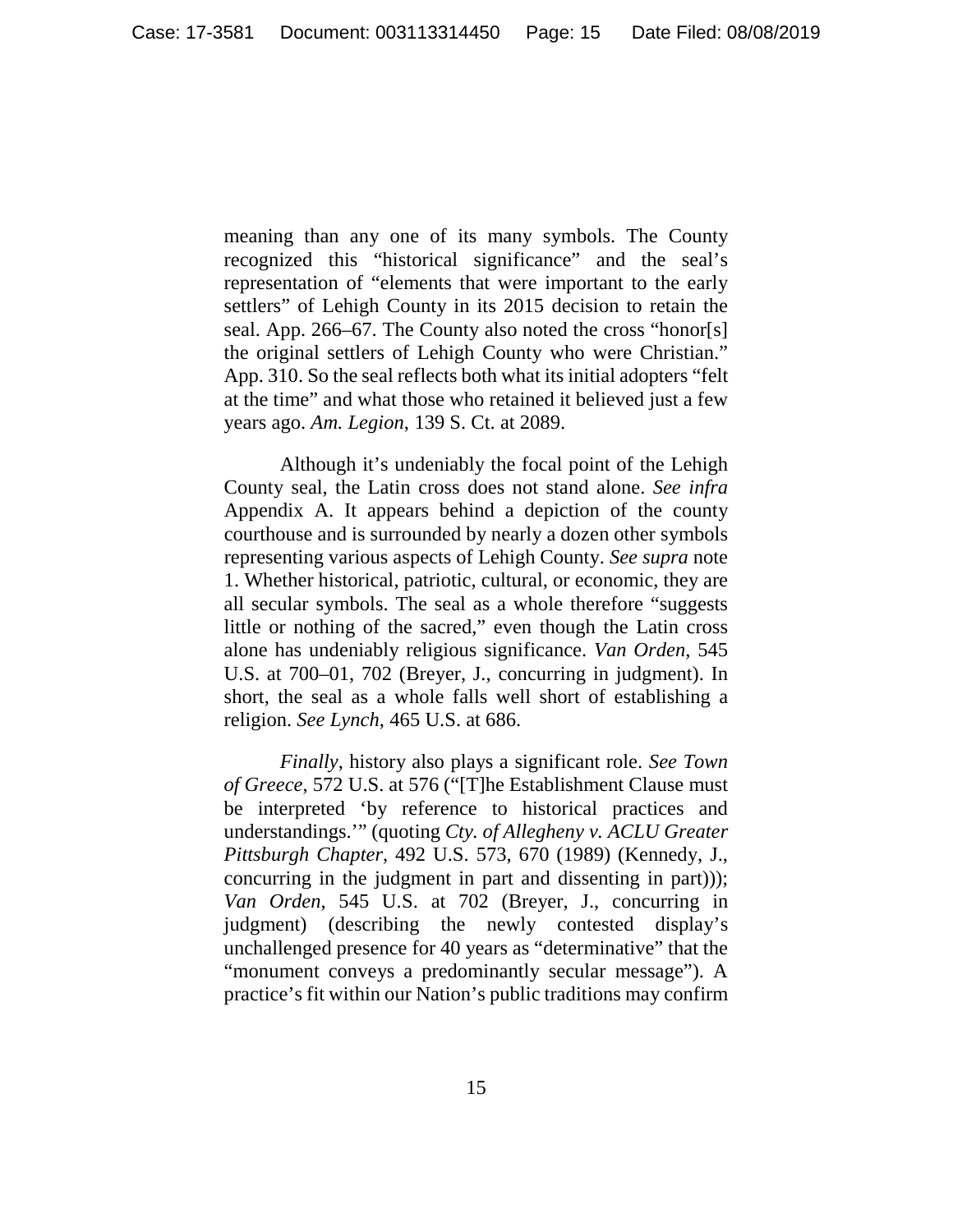its constitutionality. *See Town of Greece*, 572 U.S. at 577. The 94-year, challenge-free history of the Bladensburg Peace Cross (including over 50 years of ownership by the government) also entitled it to a "strong presumption of constitutionality." *Am. Legion*, 139 S. Ct. at 2085. So too here.

The Lehigh County seal fits comfortably within a long tradition of State and municipal seals and flags throughout our Republic that include religious symbols or mottos, which further confirms its constitutionality. <sup>6</sup> *See Am. Legion*, 139 S. Ct. at 2084. It also abided over 70 years without complaint and no evidence suggests this was "due to a climate of intimidation." *Van Orden*, 545 U.S. at 702 (Breyer, J., concurring in judgment). So the record suggests, "more strongly than can any set of formulaic tests[,] that few . . . are likely to have understood the [cross's inclusion] as amounting . . . to a government effort to favor a particular religious sect." *Id.*

Requiring the cross's extirpation, on the other hand, may very well exhibit "a hostility toward religion that has no place in our Establishment Clause traditions," inviting disputes over similar longstanding symbols nationwide. *Id.* at 704. Albeit in dicta, the *American Legion* Court disapproved of eradicating religiously inspired places, symbols, and mottos—

<sup>6</sup> FFRF argues we may not consider some of the County's evidence of certain symbols' histories and purposes, but we note the prevalence of undoubtedly religious symbols, many of them crosses, in such contexts for quite some time. *See, e.g.*, MD. CODE ANN., GEN. PROVIS. § 7-202(c) (2014). And the Supreme Court has as well. *Am. Legion*, 139 S. Ct. at 2084 (highlighting Maryland's flag).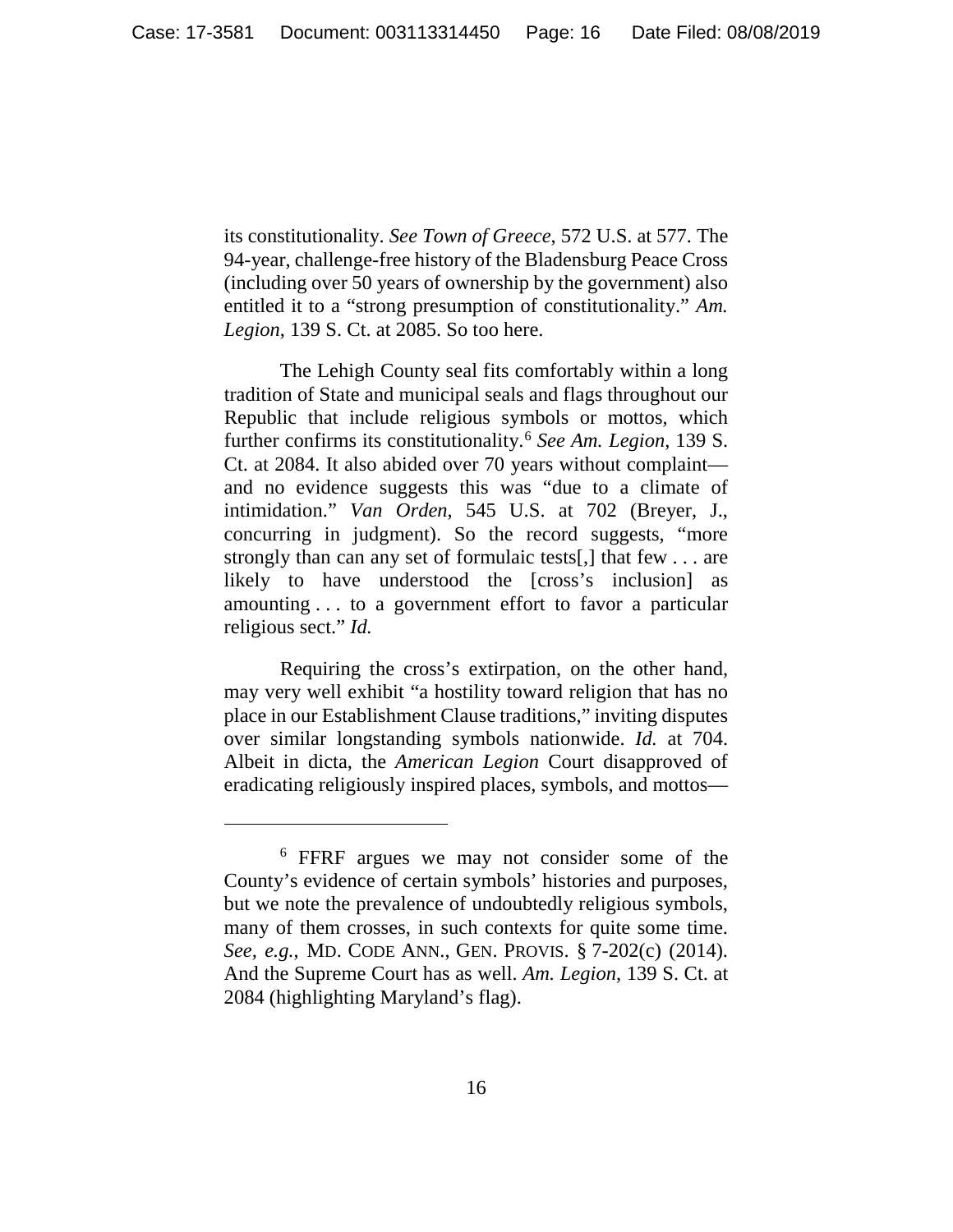including Lehigh County's own Bethlehem, Pennsylvania. *See Am. Legion*, 139 S. Ct. at 2084 (noting that religion "undoubtedly motivated" namers of places like Bethlehem and Las Cruces, New Mexico, as well as designers of symbols like Maryland's state flag and mottos like Arizona's "*Ditat Deus*" ("God enriches")); *id.* at 2087 (explaining that courts changing the names of cities like San Diego or Los Angeles because of their religious origins would convey hostility toward religion). Consistent with the Supreme Court's admonition on this score, we too decline to invite such dissension.

B

FFRF's fallback argument is that it has overcome the presumption of constitutionality. The Supreme Court suggested that challengers could overcome the presumption by demonstrating a "discriminatory intent in the selection of the design of the memorial or the decision of a [government body] to maintain it." *Id.* at 2074. The Court also focused on whether the monument was designed or built to "deliberately disrespect[]" Jewish, Catholic, or black soldiers. *Id.* at 2089.

Here, FFRF tries in vain to show that the seal deliberately disrespects members of other faiths. It focuses on the statement Commissioner Hertzog made two years after the seal was created. But his statement that "Christianity and the God-fearing people . . . are the foundation and backbone of our County," App. 99, does not, under *American Legion*, doom the cross's inclusion in perpetuity, because "no matter what the original purpose[] for the [adoption of a symbol], a community may wish to preserve it for very different reasons." *Am. Legion*, 139 S. Ct. at 2085. Here, the Board's intent in retaining the seal—to continue "recognizing the history of the County," App. 310—was plainly non-discriminatory. Without evidence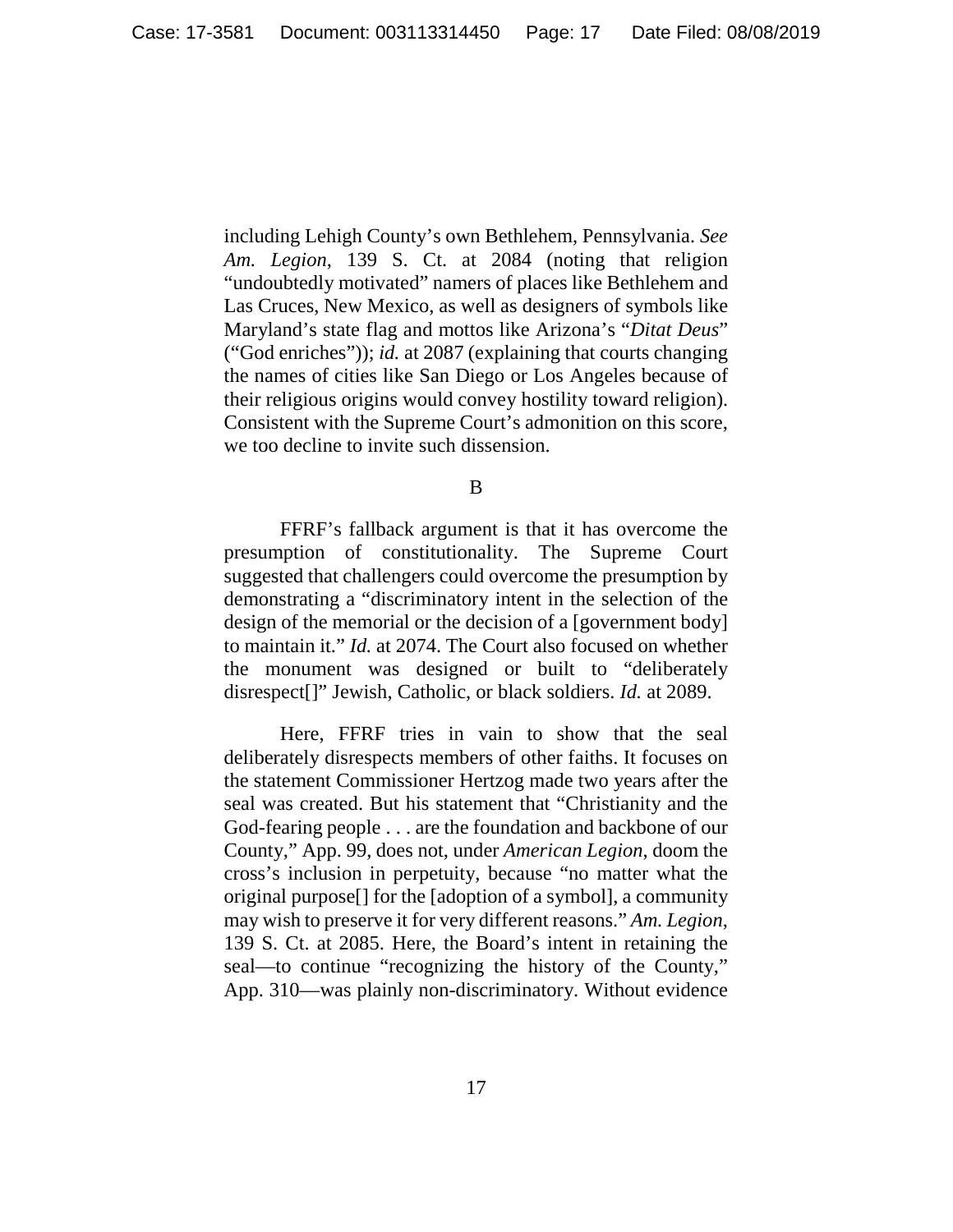of "discriminatory intent" in the County's recent decision to maintain the seal or "deliberate[] disrespect[]" in the seal's design itself, the record compels the conclusion that FFRF and its members have not overcome *American Legion*'s "strong presumption of constitutionality." *Id.* at 2074, 2089.

\* \* \*

Our task turns on "the ability and willingness to distinguish between real threat and mere shadow." *Sch. Dist. of Abington Twp. v. Schempp*, 374 U.S. 203, 308 (1963) (Goldberg, J., concurring). The Establishment Clause's original public meaning and the Court's most recent interpretation of it make two things clear: the *Lemon*endorsement test does not apply to Lehigh County's seal, and this 75-year-old seal casts only that mere shadow. "It has become part of the community." *Am. Legion*, 139 S. Ct. at 2089. And that community can retain or remove it in keeping with the First Amendment. *See id.* at 2094 (Kavanaugh, J., concurring). Accordingly, we will reverse the judgment of the District Court.